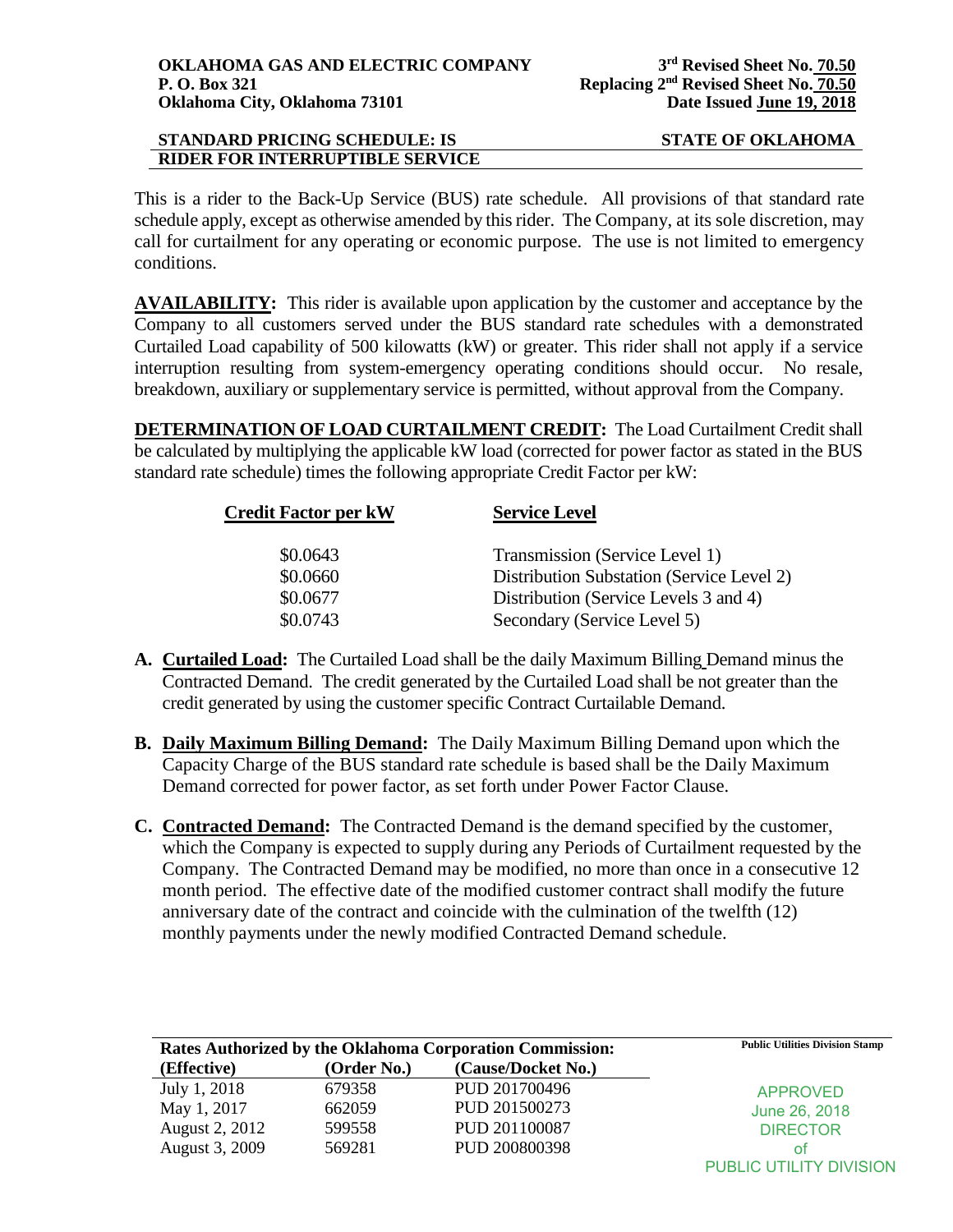## **STANDARD PRICING SCHEDULE: IS STATE OF OKLAHOMA RIDER FOR INTERRUPTIBLE SERVICE**

- **D. Contract Curtailable Demand:** The Contract Curtailable Demand is a customer specific predetermined Average Daily Maximum Customer Demand minus the Contracted Demand. The Contract Curtailable Demand is the maximum level of kW that is eligible for Load Curtailment Credit within a 12 month period. The level of Contract Curtailable Demand shall be defined in the customer contract.
- **E. Daily Actual Minimum Demand:** The Daily Actual Minimum Demand is the minimal demand obtained by a customer in a period of curtailment.
- **F. Average Annual Maximum Customer Demand:** The Average Daily Maximum Customer Demand is the average of the 360 Maximum Daily Billing Demands of a specific customer for a specified time frame.
- **G. Available Curtailment Load:** The Available Curtailment Load is the difference between the Daily Maximum Billing Demand and the Daily Actual Minimum Demand.
- **H. Determination of Minimum Billing Demand:** Minimum Billing Demand provisions of the Back-Up Service (BUS) tariff are in effect with this rider.

## **SPECIAL CONDITIONS:**

- 1. **Notice for Curtailment:** The Company shall never give the customer less than 30 minutes notice before the curtailment is to be required.
- 2. **Periods of Curtailment:** Periods of Curtailment shall be those times when the Company has called for Curtailable Load to be disconnected from the Company's lines. The Company is solely responsible for determining the need for load curtailment requests. The Periods of Curtailment may be called beginning with any 15 minute interval for a duration not less than four hours. No more than one period of curtailment will be called in a 24 hour period. Any period of curtailment shall not exceed eight (8) hours in length between May 1 through October 31 of any calendar year. Periods of Curtailment shall not exceed 24 hours between November 1 of any year through April 30 of the following year. Curtailment may be required during any calendar month and total curtailed hours will be limited to no more than 120 hours in a 12 month contract period.
- 3. **Buy-through:** The customer shall be allowed to buy all kW between the Daily Actual Minimum Demand and the Contracted Demand at a penalty of 6 times the appropriate Credit Factor. An alternate penalty calculation shall allow the customer to pay a penalty of 6 times the positive difference between the Contract Curtailable Demand and the Available Curtailment Load (whichever method determines the lesser penalty). Only a single

| Rates Authorized by the Oklahoma Corporation Commission: |             |                    | <b>Public Utilities Division Stamp</b> |
|----------------------------------------------------------|-------------|--------------------|----------------------------------------|
| (Effective)                                              | (Order No.) | (Cause/Docket No.) |                                        |
| July 1, 2018                                             | 679358      | PUD 201700496      | <b>APPROVED</b>                        |
| May 1, 2017                                              | 662059      | PUD 201500273      | June 26, 2018                          |
| August 2, 2012                                           | 599558      | PUD 201100087      | <b>DIRECTOR</b>                        |
| August 3, 2009                                           | 569281      | PUD 200800398      | Ωt                                     |
|                                                          |             |                    | <b>PUBLIC UTILITY DIVISION</b>         |